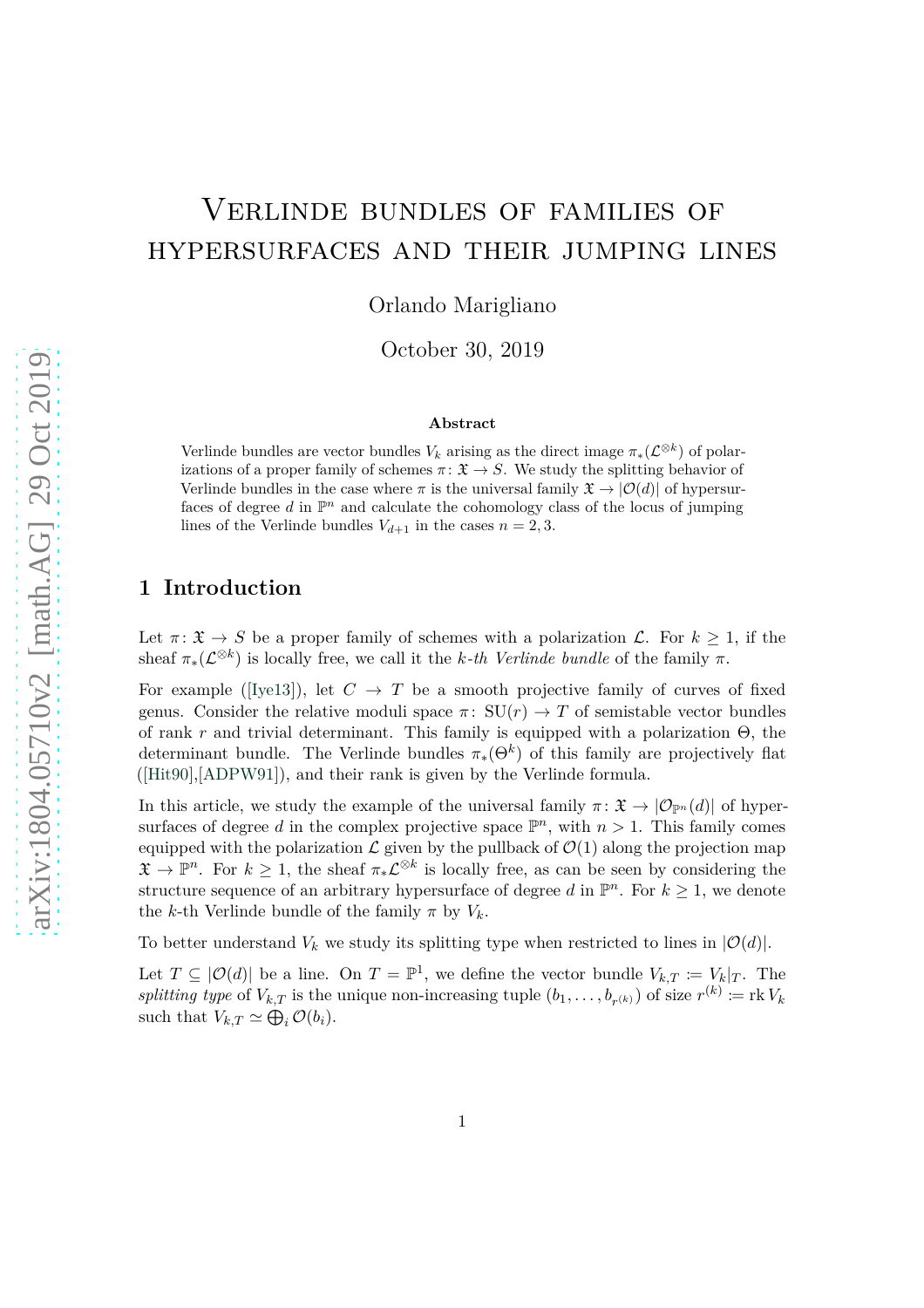The sequence  $(2.1)$  puts constraints on the  $b_i$ : they are all non-negative and they sum up to  $d^{(k)} \coloneqq \deg(V_k)$ . The set of such tuples  $(b_i)$  can be ordered by defining the expression  $(b'_i) \ge (b_i)$  to mean

$$
\sum_{i=1}^{s} b'_i \ge \sum_{i=1}^{s} b_i \text{ for all } s = 1, \dots, r.
$$

With this definition, smaller types are more general: the vector bundle  $\mathcal{O}(b_i)$  on  $\mathbb{P}^1$ specializes to  $\mathcal{O}(b_i')$  in the sense of [\[Sha76\]](#page-7-3) if and only if  $(b_i') \geq (b_i)$ *.* 

If  $d^{(k)} \leq r^{(k)}$ , then the most generic possible type has thus the form  $(1, \ldots, 1, 0, \ldots, 0)$ . We call this the *generic splitting type*. A computation shows that  $d^{(k)} \leq r^{(k)}$  if  $k \leq 2d$ .

We have the following result on the cohomology class of the *set of jumping lines*

 $Z \coloneqq \{T \in \mathbb{G}r(1, |\mathcal{O}(d)|) \mid V_{d+1,T} \text{ has non-generic type}\}$ 

<span id="page-1-0"></span>in the Grassmannian of lines in  $|O(d)|$ :

**Theorem 1.1.** Let  $n \leq 3$ , let Z be set of jumping lines of  $V_{d+1}$ , and let  $[Z]$  be the class *of Z* in the Chow ring  $CH(\mathbb{G}_r(1, |\mathcal{O}(d)|))$ *. We have* 

$$
\dim Z = n + 1 + \binom{d-1+n}{n}.
$$

*Furthermore, let b range over the integers with the property*  $0 \leq b < \frac{\dim Z}{2}$  *and define*  $a = \dim Z - b, a' = a + \frac{\operatorname{codim} Z - \dim Z}{2}$  $\frac{Z-\dim Z}{2}$ ,  $b'=b+\frac{\operatorname{codim} Z-\dim Z}{2}$  $\frac{z-\dim Z}{2}$ .

(i) *If* dim *Z is odd or*  $n = 2$ *, we have* 

<span id="page-1-1"></span>
$$
[Z] = \sum_{a,b} \left( \binom{a+1}{n} \binom{b+1}{n} - \binom{a+2}{n} \binom{b}{n} \right) \sigma_{a',b'}.
$$
 (1.1)

(ii) *If* dim *Z is even and*  $n = 3$ *, we have* 

$$
[Z] = \sum_{a,b} \left( \binom{a+1}{n} \binom{b+1}{n} - \binom{a+2}{n} \binom{b}{n} \right) \sigma_{a',b'} + \binom{\frac{\dim Z}{2} + 2}{n} \binom{\frac{\dim Z}{2}}{n} \sigma_{\frac{\dim Z}{2},\frac{\dim Z}{2}}.
$$

The computation is carried out by the method of undetermined coefficients, leading into various calculations in the Chow ring of the Grassmannian. The assumption  $n \leq 3$  is needed for a certain dimension estimation.

#### **Aknowledgement**

This work is a condensed version of my Master's thesis, supervised by Daniel Huybrechts. I would like to take the opportunity to thank him for his mentorship during the writing of the thesis, as well as for his help during the preparation of this article.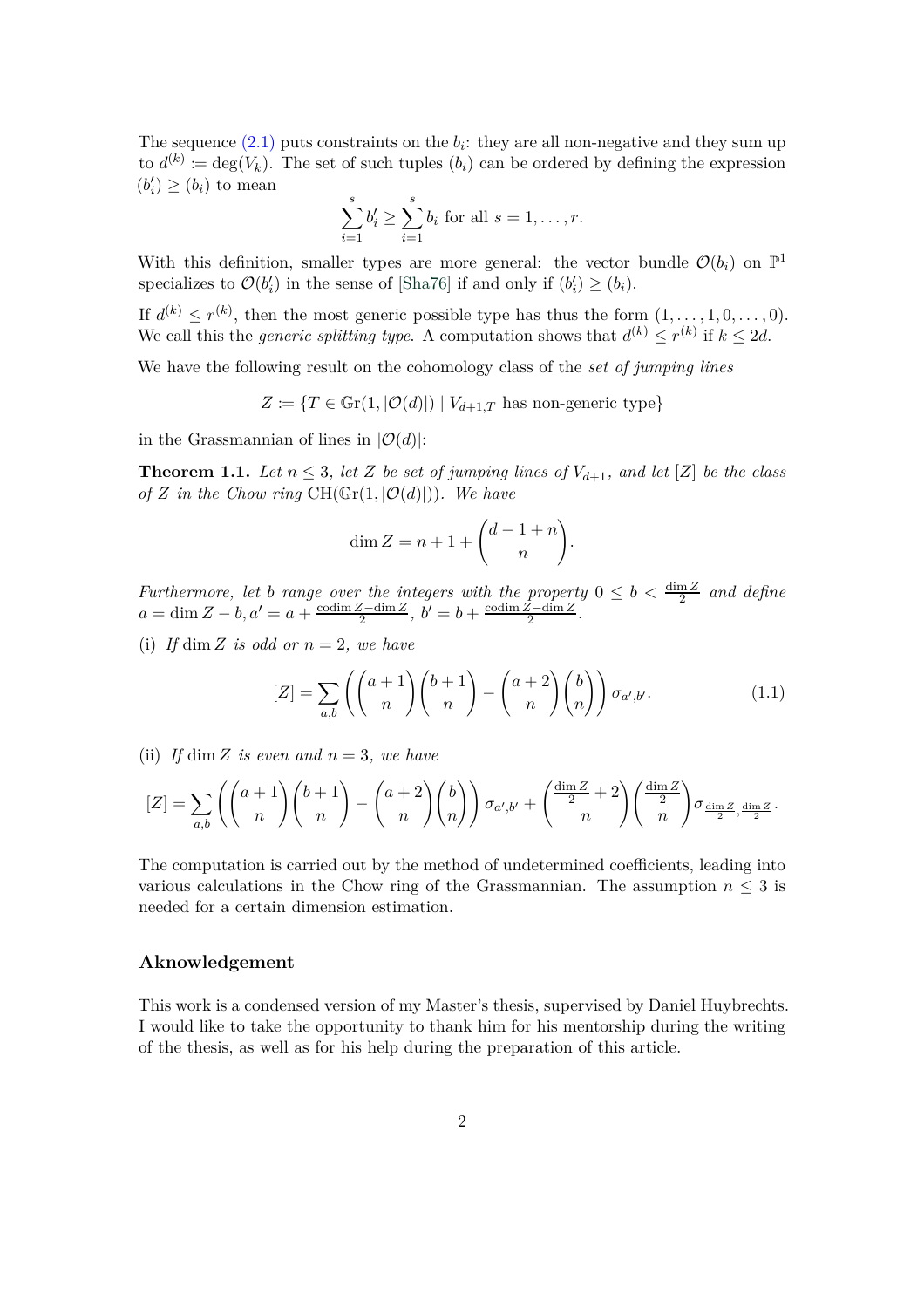## **2 Attained splitting types**

There exists a short exact sequence of vector bundles on  $|\mathcal{O}(d)|$ 

<span id="page-2-0"></span>
$$
0 \to \mathcal{O}(-1) \otimes H^0(\mathbb{P}^n, \mathcal{O}(k-d)) \xrightarrow{M} \mathcal{O} \otimes H^0(\mathbb{P}^n, \mathcal{O}(k)) \to V_k \to 0,
$$
 (2.1)

as can be seen by taking the pushforward of a twist of the structure sequence of  $\mathfrak X$  on  $\mathbb{P}^n \times |O(d)|$ . The map *M* is given by multiplication by the section

$$
\sum_{I} \alpha_I \otimes x^I \in H^0(|\mathcal{O}(d)|, \mathcal{O}(1)) \otimes H^0(\mathbb{P}^n, \mathcal{O}(d)).
$$

<span id="page-2-1"></span>In particular, we have  $r^{(k)} = \binom{k+n}{n}$  $\binom{+n}{n} - \binom{k+n-d}{n}$  $\binom{n}{n}$  and  $d^{(k)} = \binom{k+n-d}{n}$  $\binom{n-d}{n}$ .

**Lemma 2.1.** Let  $\mathcal{E}$  be a free  $\mathcal{O}_{\mathbb{P}^1}$ -module of finite rank, and let

$$
0 \to \mathcal{E}' \xrightarrow{\varphi} \mathcal{E} \xrightarrow{\psi} \mathcal{E}'' \to 0
$$

*be a short exact sequence of*  $\mathcal{O}_{\mathbb{P}^1}$ *-modules. Given a splitting*  $\mathcal{E}'' = \mathcal{E}'_1 \oplus \mathcal{O}$ *, we may construct a splitting*  $\mathcal{E} = \mathcal{E}_1 \oplus \mathcal{O}$  *such that the image of*  $\varphi$  *is contained in*  $\mathcal{E}_1$ *.* 

*Proof.* Define  $\mathcal{E}_1 := \ker(\text{pr}_2 \circ \psi)$ , which is a locally free sheaf on  $\mathbb{P}^1$ . By comparing determinants in the short exact sequence  $0 \to \mathcal{E}_1 \to \mathcal{E} \to \mathcal{O} \to 0$  we see that  $\mathcal{E}_1$  is free, hence by an  $Ext^1$  computation the sequence splits. The property  $im(\varphi) \subseteq \mathcal{E}_1$  follows from the definition.  $\Box$ 

<span id="page-2-2"></span>**Proposition 2.2.** Let  $f_1, f_2 \in |O(d)|$  span the line  $T \subseteq |O(d)|$  and let p be the number *of zero entries in the splitting type of*  $V_{k,T}$ . Let  $U := H^0(\mathbb{P}^n, \mathcal{O}(k-d))$ . We have

$$
p = \dim H^0(\mathbb{P}^n, \mathcal{O}(k)) - \dim(f_1U + f_2U).
$$

*Proof.* Let *s* and *t* denote the homogeneous coordinates of  $\mathbb{P}^1$ . The map  $M|_T$  sends a local section  $\xi \otimes \theta$  to  $s\xi \otimes f_1\theta + t\xi \otimes f_2\theta$ . In particular, the image of  $\mathcal{O}(-1) \otimes U$  is contained in  $\mathcal{O} \otimes (f_1U + f_2U)$ . It follows that  $p \ge \dim H^0(\mathbb{P}^n, \mathcal{O}(k)) - \dim(f_1U + f_2U)$ .

To prove the other inequality, consider the induced sequence

$$
0 \to {\mathcal O}(-1) \otimes U \xrightarrow{M|_T} {\mathcal O} \otimes (f_1U+f_2U) \to {\mathcal E}'' \to 0
$$

and assume for a contradiction that  $\mathcal{E}'' \simeq \mathcal{E}_1'' \oplus \mathcal{O}$ . By Lemma [2.1,](#page-2-1) we have a splitting  $\mathcal{O} \otimes (f_1 U + f_2 U) \simeq \mathcal{E}_1 \oplus \mathcal{O}$  such that  $\text{im}(M|_T) \subseteq \mathcal{E}_1$ .

Consider the map  $\widetilde{M}|_T : (\mathcal{O} \otimes U) \oplus (\mathcal{O} \otimes U) \to \mathcal{O} \otimes (f_1U + f_2U)$  defined by

$$
M|_{T}(a\otimes \theta_1,b\otimes \theta_2)=a\otimes f_1\theta_1+b\otimes f_2\theta_2.
$$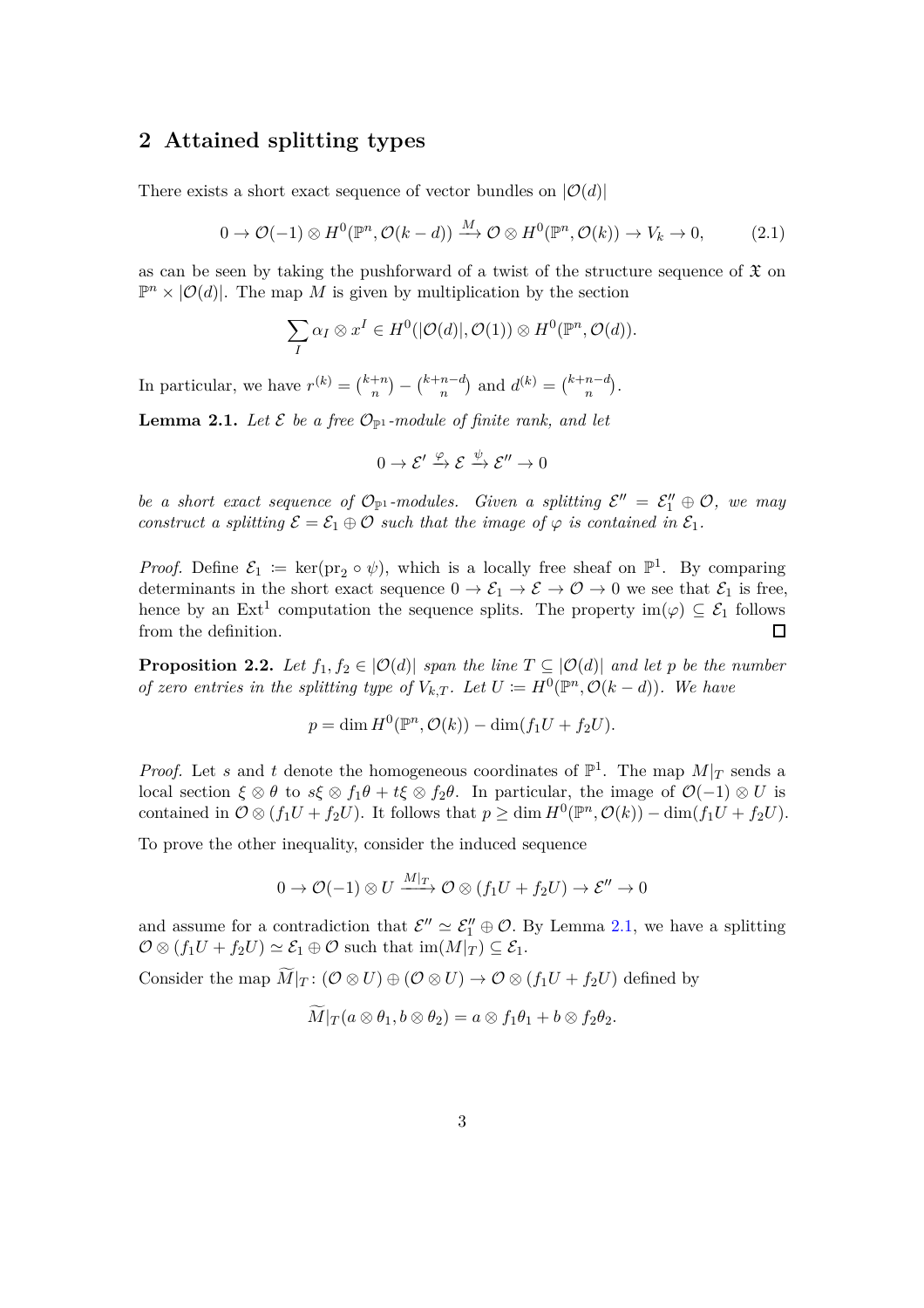We obtain the matrix description of  $M|_T$  from the matrix description of  $M|_T$  as follows. If  $M|_T$  is represented by the matrix *A* with coefficients  $A_{i,j} = \lambda_{i,j} s + \mu_{i,j} t$ , then  $M|_T$  is represented by a block matrix

$$
B=\left(\begin{array}{c|c}A' & A''\end{array}\right)
$$

with  $A'_{i,j} = \lambda_{i,j}$  and  $A''_{i,j} = \mu_{i,j}$ .

The property  $\text{im}(M|_T) \subseteq \mathcal{E}_1$  implies that after some row operations, the matrix *A* has a zero row. By the construction of  $M|_T$ , the same row operations lead to the matrix *B* having a zero row, but this is a contradiction, since the map  $M|_T$  is surjective.  $\Box$ 

<span id="page-3-0"></span>**Corollary 2.3.** Let  $T \subseteq |O(d)|$  be a line spanned by the polynomials  $f_1, f_2$ . Assume that  $d^{(k)} \leq r^{(k)}$ . Let  $\theta$  range over a monomial basis of  $H^0(\mathbb{P}^n, \mathcal{O}(k-d))$ . The bundle  $V_{k,T}$ *has the generic splitting type if and only if*  $\langle f_1 \theta, f_2 \theta | \theta \rangle$  *is a linearly independent set in*  $H^0(\mathbb{P}^n, \mathcal{O}(k)).$  $\Box$ 

**Corollary 2.4.** Let  $T \subseteq |O(d)|$  be a line spanned by the polynomials  $f_1, f_2,$  and let  $d^{(k)} \leq r^{(k)}$ . The bundle  $V_{k,T}$  has not the generic type if and only if  $\deg(\gcd(f_1, f_2)) \geq$  $2d - k$ *. In particular, if*  $d^{(k)} \leq r^{(k)}$  *but*  $k > 2d$  *then the generic type never occurs.* 

*Proof.* By Corollary [2.3,](#page-3-0) the bundle  $V_{k,T}$  has non-generic type if and only if there exist linearly independent  $g_1, g_2 \in H^0(\mathbb{P}^n, \mathcal{O}(k-d))$  such that  $g_1 f_1 + g_2 f_2 = 0$ . Let  $h :=$  $gcd(f_1, f_2)$  and  $d' \coloneqq deg h$ .

If  $d' \geq 2d - k$  then  $\deg(f_i/h) \leq k - d$  and we may take  $g_1, g_2$  to be multiples of  $f_1/h$  and *f*2*/h*, respectively.

On the other hand, given such  $g_1$  and  $g_2$ , we have  $f_1 | g_2 f_2$ , which implies  $f_1/h | g_2$ , hence  $d - d' \leq k - d$ .  $\Box$ 

**Proposition 2.5.** *Let*  $k = d + 1$ *. No types of*  $V_k$  *other than*  $(1, \ldots, 1, 0, \ldots, 0)$  *and*  $(2, 1, \ldots, 1, 0, \ldots, 0)$  *occur.* 

*Proof.* Assume that the type of  $V_k$  at some line  $(f_1, f_2)$  is other than the two above. Then the type has at least two more zero entries than the general type. By Proposition [2.2,](#page-2-2) we have dim  $\langle f_1\theta, f_2\theta | \theta \rangle \leq 2d^{(k)} - 2$ , so we find  $g_1, g_2, g'_1, g'_2 \in H^0(\mathbb{P}^n, \mathcal{O}(1))$  and two linearly independent equations

$$
g_1 f_1 + g_2 f_2 = 0
$$
  

$$
g'_1 f_1 + g'_2 f_2 = 0,
$$

with both sets  $(g_1, g_2), (g'_1, g'_2)$  linearly independent. From the first equation it follows that  $f_1 = g_2 h$  and  $f_2 = -g_1 h$ , for some common factor *h*. Applying this to the second equation, we find  $g'_1g_2 = g'_2g_1$ , hence  $g'_1 = \alpha g_1$  and  $g'_2 = \alpha g_2$  for some scalar  $\alpha$ , a contradiction.  $\Box$ 

<span id="page-3-1"></span>**Corollary 2.6.** *Let*  $k = d + 1$ *, let*  $T \subset |O(d)|$  *be a line spanned by*  $f_1$  *and*  $f_2$ *. The type*  $(2, 1, \ldots, 1, 0, \ldots, 0)$  *occurs if and only if* deg(gcd( $f_1, f_2$ ) ≥ *d* − 1*.*  $\Box$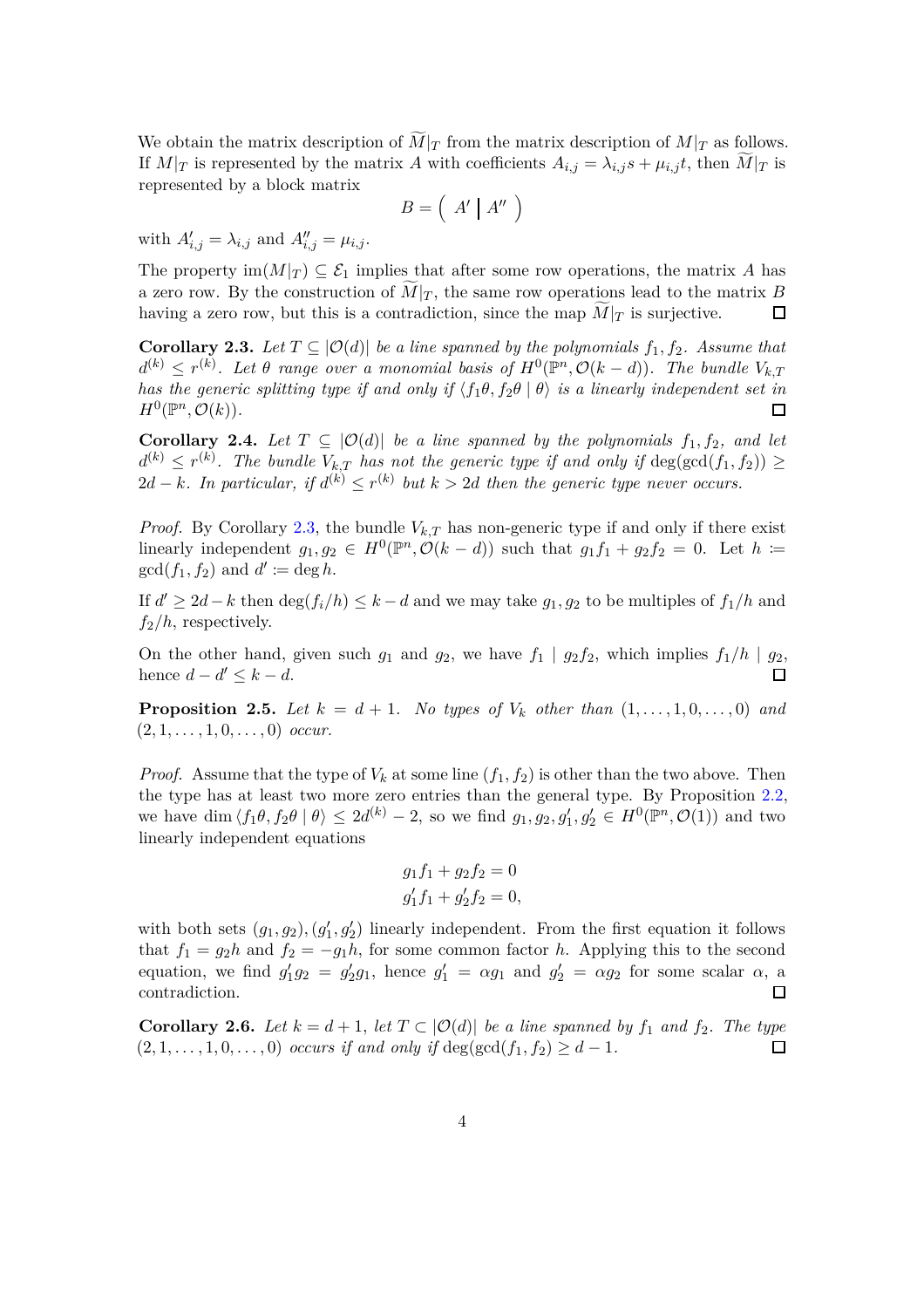### **3 The cohomology class of the set of jumping lines**

**Definition 3.1.** Let  $k \geq 1$  and  $(b_i)$  be a splitting type for  $V_k$ . We define the set  $Z_{(b_i)}$ of all points  $t \in \mathbb{G}r(1, |\mathcal{O}(d)|)$  such that  $V_{k,t}$  has splitting type  $(b_i)$ . For the set of points *t* where  $V_{k,t}$  has generic splitting type we also write  $Z_{gen}$ , and define the *set of jumping*  $lines Z := \mathbb{G}\mathrm{r}(1, |\mathcal{O}(d)|) \setminus Z_{gen}$ .

Now let  $k = d + 1$ . By Corollary [2.6,](#page-3-1) Z is the subvariety given as the image of the finite, generically injective multiplication map

$$
\varphi \colon \mathbb{G}\mathrm{r}(1, |\mathcal{O}(1)|) \times |\mathcal{O}(d-1)| \to \mathbb{G}\mathrm{r}(1, |\mathcal{O}(d)|)
$$

sending the tuple  $((sg_1 + tg_2)_{(s,t)\in\mathbb{P}^1}, h)$  to the line  $(shg_1 + thg_2)_{(s,t)\in\mathbb{P}^1}$ .

To perform calculations in the Chow ring *A* of  $\mathbb{G}r(1, |\mathcal{O}(d)|)$ , we follow the conventions found in [\[EH16\]](#page-7-4). Let  $N := \dim H^0(\mathcal{O}(d)) = \binom{n+d}{n}$ . For  $N - 2 \ge a \ge b$ , we have the Schubert cycle

$$
\Sigma_{a,b} := \{ T \in \mathbb{G}r(1, |\mathcal{O}(d)|) : T \cap H \neq \emptyset, T \subseteq H' \},\
$$

where  $(H \subset H')$  is a general flag of linear subspaces of dimension  $N - a - 2$  resp.  $N - b - 1$ in the projective space  $|O(d)|$ . The ring *A* is generated by the Schubert classes  $\sigma_{a,b}$  of the cycles  $\Sigma_{a,b}$ . The class  $\Sigma_{a,b}$  has codimension  $a+b$ , and we use the convention  $\sigma_a := \sigma_{a,0}$ .

*Proof of Theorem [1.1.](#page-1-0)* We have dim  $Z = n + 1 + {d-1+n \choose n}$  since Z is the image of the generically injective map  $\varphi$ .

Let  $Q \subset |O(d)|$  be the image of the multiplication map

$$
f: |\mathcal{O}(1)| \times |\mathcal{O}(d-1)| \to |\mathcal{O}(d)|.
$$

The map *f* is birational on its image, since a general point of *Q* has the form *gh* with *h* irreducible of degree  $d-1$ . The Chow group  $A^{\text{codim }Z}$  is generated by the classes  $\sigma_{a',b'}$ with  $N-2 \ge a' \ge b' \ge \lfloor \frac{\operatorname{codim} Z}{2} \rfloor$  and  $a' + b' = \operatorname{codim} Z$ , while the complementary group  $A^{\dim Z}$  is generated by the classes  $\sigma_{\dim Z-b,b}$  with  $b \in 0, \ldots, \lfloor \frac{\dim Z}{2} \rfloor$  $\frac{\mathfrak{m}\mathfrak{L}}{2}$ . Write

$$
[Z] = \sum_{a',b'} \alpha_{a',b'} \sigma_{a',b'}.
$$

We have  $\sigma_{a',b'}\sigma_{a,b} = 1$  if  $b' - b = \lfloor \frac{\operatorname{codim} Z}{2} \rfloor$  $\frac{\text{Im }Z}{2}$  and 0 else. Hence, multiplying the above equation with the complementary classes  $\sigma_{a,b}$  and taking degrees gives

$$
\alpha_{a',b'} = \deg([Z] \cdot \sigma_{a,b}).
$$

Using Giambelli's formula  $\sigma_{a,b} = \sigma_a \sigma_b - \sigma_{a+1} \sigma_{b-1}$  [\[EH16,](#page-7-4) Prop. 4.16], we reduce to computing  $\deg([Z] \cdot \sigma_a \sigma_b)$  for  $0 \le b \le \lfloor \frac{\dim Z}{2} \rfloor$ . By Kleiman transversality, we have

$$
\deg([Z]\cdot \sigma_a\sigma_b)=|\{T\in Z: T\cap H\neq \varnothing, T\cap H'\neq \varnothing\}|,
$$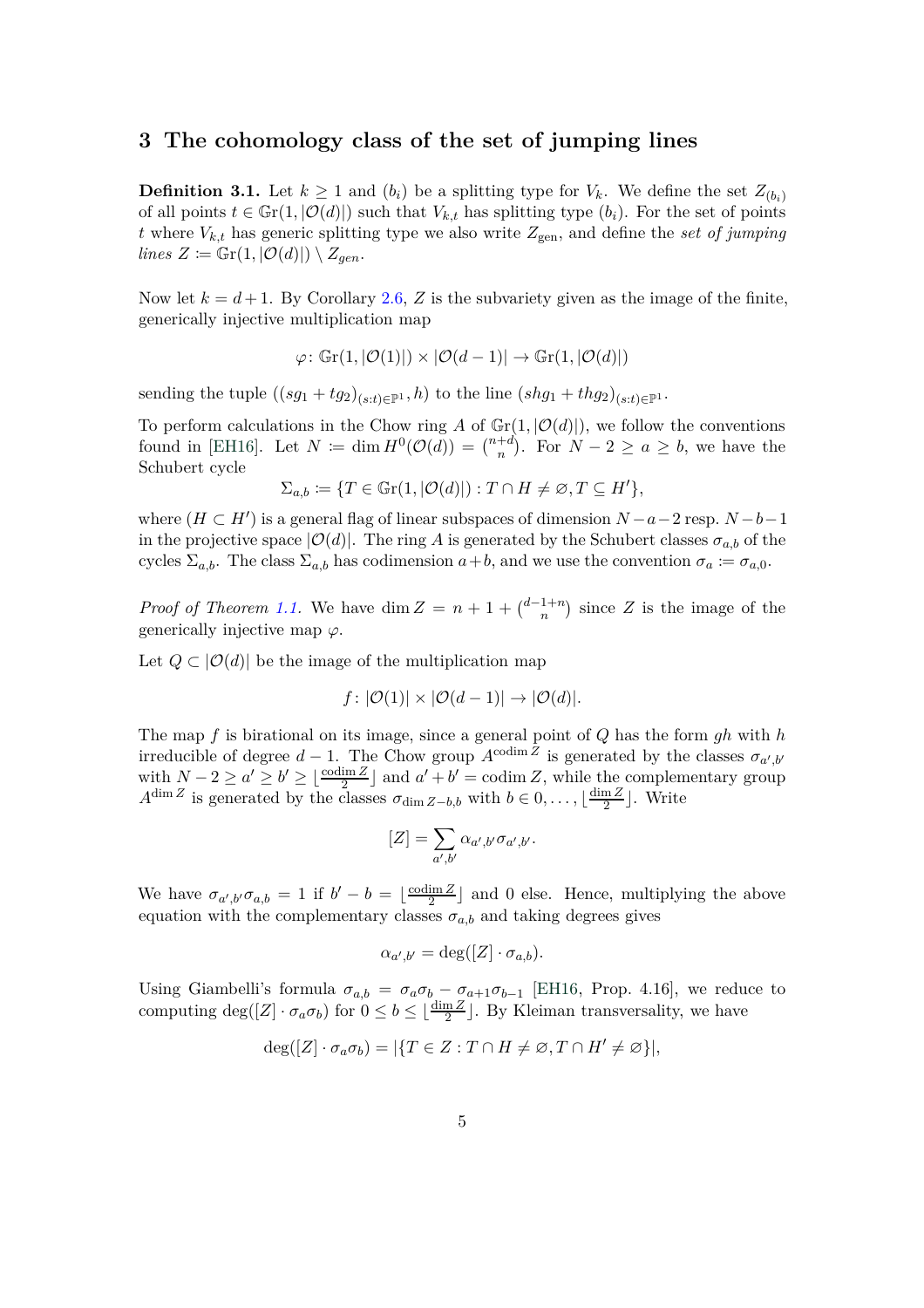where *H* and *H'* are general linear subspaces of  $|\mathcal{O}(d)|$  of dimension  $N - a - 2$  and  $N - b - 2$ , respectively.

To a point  $p = g_p h_p \in Q$  with  $g_p \in |O(1)|$  and  $h_p \in |O(d-1)|$ , associate a closed reduced subscheme  $\Lambda_p \subset Q$  containing *p* as follows. If  $h_p$  is irreducible, let  $\Lambda_p$  be the image of the linear embedding  $|\mathcal{O}(1)| \times \{h_p\} \to |\mathcal{O}(d)|$  given by  $g \mapsto gh_p$ .

If  $h_p$  is reducible, define the subscheme  $\Lambda_p$  as the union  $\bigcup_h \text{im}(|\mathcal{O}(1)| \times \{h\} \to |\mathcal{O}(d)|\)$ , where *h* ranges over the (up to multiplication by units) finitely many divisors of *p* of degree  $d-1$ .

Note that for all points *p*, the spaces im( $|O(1)| \times \{h\} \rightarrow |O(d)|$ ) meet exactly at *p*.

By the definition of *Z*, all lines  $T \in Z$  lie in *Q*. Furthermore, if *T* meets the point *p*, then *T* ⊆  $\Lambda_p$ . For *H* ⊆ |*O*(*d*)| a linear subspace of dimension *N* − *a* − 2, define  $Q' \cong H \cap Q$ . For general *H*, the subscheme  $Q'$  is a smooth subvariety of dimension  $b-n+1$  such that for a general point  $p = gh$  of  $Q'$  with  $h \in |O(d)|$ , the polynomial h is irreducible.

Next, we consider the case  $n = 2$  or dim Z odd.

**Claim 3.1.1.** For genereal *H*, for each point  $p \in Q'$  we have  $\Lambda_p \cap H = \{p\}.$ 

*Proof.* Let H denote the Grassmannian  $Gr(\dim H + 1, N)$ . Define the closed subset *X* ⊂  $Q \times$  *H* by

$$
X \coloneqq \{ (p, H) : \dim(H \cap \Lambda_p) \ge 1 \}.
$$

The fibers of the induced map  $X \to \mathcal{H}$  have dimension at least one. Hence, to prove that the desired condition on *H* is an open condition, it suffices to prove dim(*X*)  $\leq$  dim(*H*).

The fiber of the map  $X \to Q$  over a point p consists of the union of finitely many closed subsets of the form  $X'_p = \{H \in \mathcal{H} : \dim(H \cap \Lambda'_p) \geq 1\}$ , where  $\Lambda'_p \simeq \mathbb{P}^n \subseteq |\mathcal{O}(d)|$  is one of the components of  $\Lambda_p$ . The space  $X'_p$  is a Schubert cycle

$$
\Sigma_{\dim Q - b, \dim Q - b} = \{ H \in \operatorname{Gr}(\dim H + 1, N) : \dim (H \cap H_{n+1}) \ge 2 \},
$$

with  $H_{n+1}$  an  $(n+1)$ -dimensional subspace of  $H^0(\mathcal{O}(d))$ . The codimension of the cycle is  $2(\dim Q - b)$ , hence also codim $(X_p) = 2(\dim Q - b)$ . Finally, we have  $\dim(\mathcal{H}) - \dim(X) =$  $codim(X_p) - dim(Q) = dim Q - 2b.$ 

If dim *Z* is odd, then dim  $Q - 2b \ge \dim Q - \dim Z + 1 = 3 - n \ge 0$ . If  $n = 2$ , we instead estimate dim  $Q - 2b \ge \dim Q - \dim Z = 2 - n \ge 0$ .

Next, let

$$
\Lambda \coloneqq \bigcup_{p \in Q'} \Lambda_p = f(|\mathcal{O}(1)| \times \text{pr}_2 f^{-1}(Q'))
$$

and

$$
\Lambda'' \coloneqq |\mathcal{O}(1)| \times \text{pr}_2 f^{-1}(Q').
$$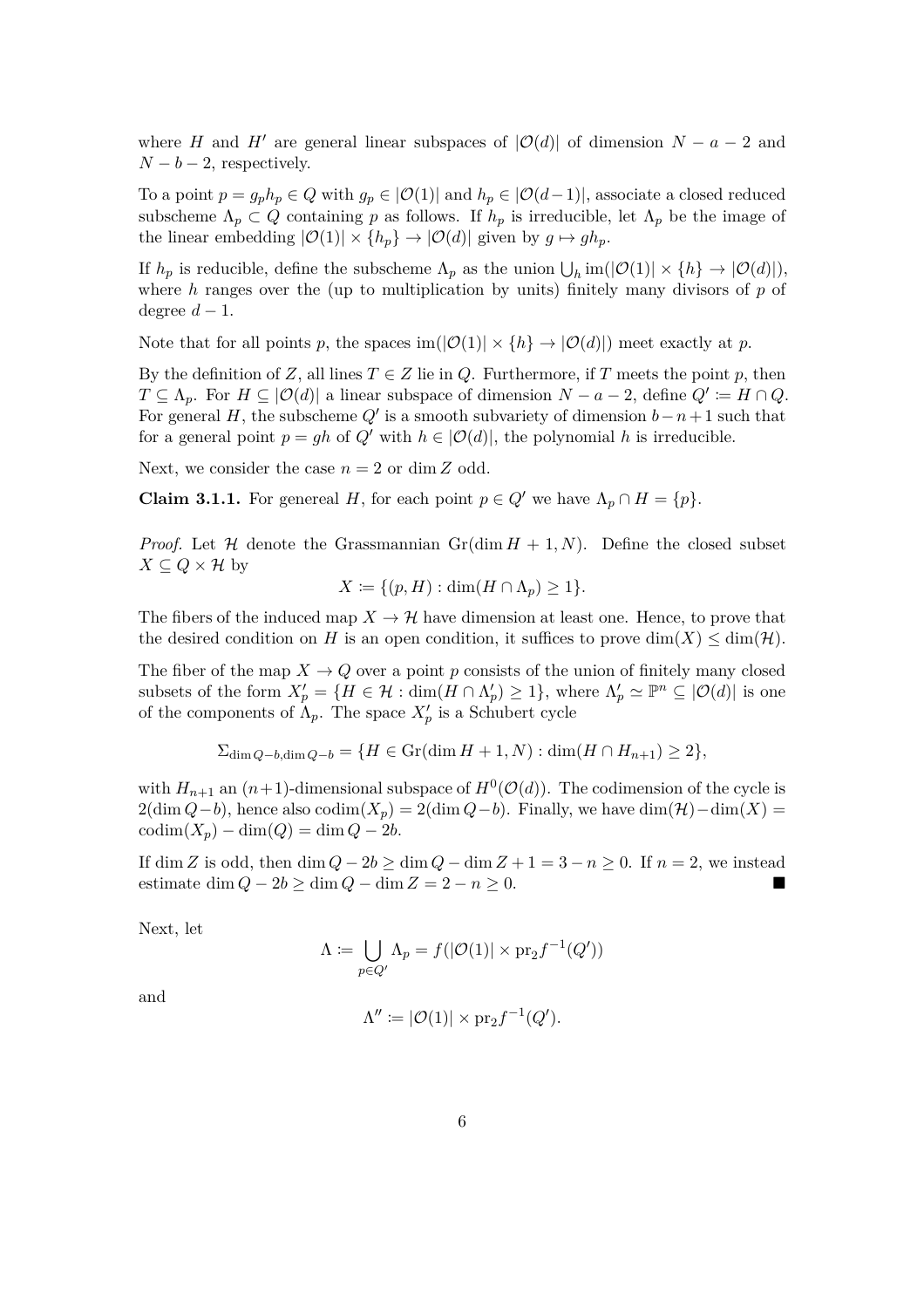By the choice of *H*, the map  $f^{-1}(Q') \to Q'$  is birational and the map  $f^{-1}(Q') \to$  $\text{pr}_2 f^{-1}(Q')$  is even bijective. It follows that  $\Lambda''$  and hence  $\Lambda$  have dimension  $b+1$ .

The intersection of  $\Lambda$  with a general linear subspace  $H'$  of dimension  $N-b-2$  is a finite set of points. For each point  $p \in Q'$ , the linear subspace  $H'$  intersects each component  $\Lambda'_p$  of  $\Lambda_p$  in at most one point. For each point  $p' \in H' \cap \Lambda$  there exists a unique p such that  $p' \in \Lambda_p$ .

The only line  $T \in \mathbb{Z}$  meeting both  $p$  and  $H'$  is the one through  $p$  and  $p'$ . If the intersection  $H' \cap \Lambda_p$  is empty, then there will be no line meeting *p* and *H'*. Hence,  $deg([Z] \cdot \sigma_a \sigma_b)$  is the number of intersection points of  $\Lambda$  with a general  $H'$ .

Finally, the pre-image  $f^{-1}(Q') = f^{-1}(H)$  is smooth for a general *H* by Bertini's Theorem. If  $\zeta$  is the class of a hyperplane section of  $|\mathcal{O}(d)|$  we have  $f^*(\zeta) = \alpha + \beta$ , where  $\alpha$  and *β* are classes of hyperplane sections of  $|O(1)|$  and  $|O(d)|$ , respectively. Since pr<sub>2</sub> and *f* have degree one, we compute

$$
[\Lambda''] = [\mathrm{pr}_2^{-1} \mathrm{pr}_2 f^{-1}(H)] = \mathrm{pr}_2^* \mathrm{pr}_{2,*} f^*[H] = \binom{\mathrm{codim}\, H}{n} \beta^{\mathrm{codim}\, H - n}.
$$

Hence, by the push-pull formula:

$$
\deg([{\Lambda}] \cdot H') = \deg([{\Lambda}''] \cdot ({\alpha + \beta})^{\operatorname{codim} H'}) = {\operatorname{codim} H \choose n} {\operatorname{codim} H' \choose n} = {a+1 \choose n} {b+1 \choose n}.
$$

We then use Giambelli's formula to obtain Equation  $(1.1)$ .

In case  $n = 3$  and dim *Z* even, we show that for  $b = \dim Z/2$  we have  $\deg([Z] \cdot \sigma_{b,b}) = 0$ . In this case, the hyperplanes *H* and *H'* have the same dimension  $N - b - 2$ .

For  $p \in Q$ , the set  $\Lambda_p$  is defined as before.

**Claim 3.1.2.** for general *H* of dimension  $N - b - 2$ , we have dim( $\Lambda_p \cap H$ ) = 1.

*Proof.* Define as before the closed subset  $X \subseteq Q \times H$  by

$$
X \coloneqq \{ (p, H) : \dim(H \cap \Lambda_p) \ge 1 \}.
$$

The generic fiber of the projection map  $\varphi: X \to \mathcal{H}$  is one-dimensional, hence we have  $\dim \varphi(X) = \dim(X) - 1 = \dim \mathcal{H}$ . The last equation holds with  $n = 3$  and  $2b = \dim Z$ . Hence for all  $H \in \mathcal{H}$  we have  $\dim(\Lambda_p \cap H) \geq 1$ .

On the other hand, the equality  $\dim(\Lambda_p \cap H) = 1$  is attained by some, and hence by a general, *H*. Indeed, Define the closed subset  $X \subseteq Q \times H$  by

$$
X \coloneqq \{ (p, H) : \dim(H \cap \Lambda_p) \ge 1 \}.
$$

By a similar argument as before, one needs to show that  $\dim(\mathcal{H}) - \dim(X) + 1 \geq 0$ . The fiber  $X_p$  is a Schubert cycle of codimension  $3(\dim Q - b + 1)$ . Lastly, a computation shows  $\dim(\mathcal{H}) - \dim(\tilde{X}) + 1 = \text{codim}(\tilde{X}_p) - \dim(Q) + 1 = \frac{1}{2}(2\dim Q + 18 - 5n) \ge 0.$  ■